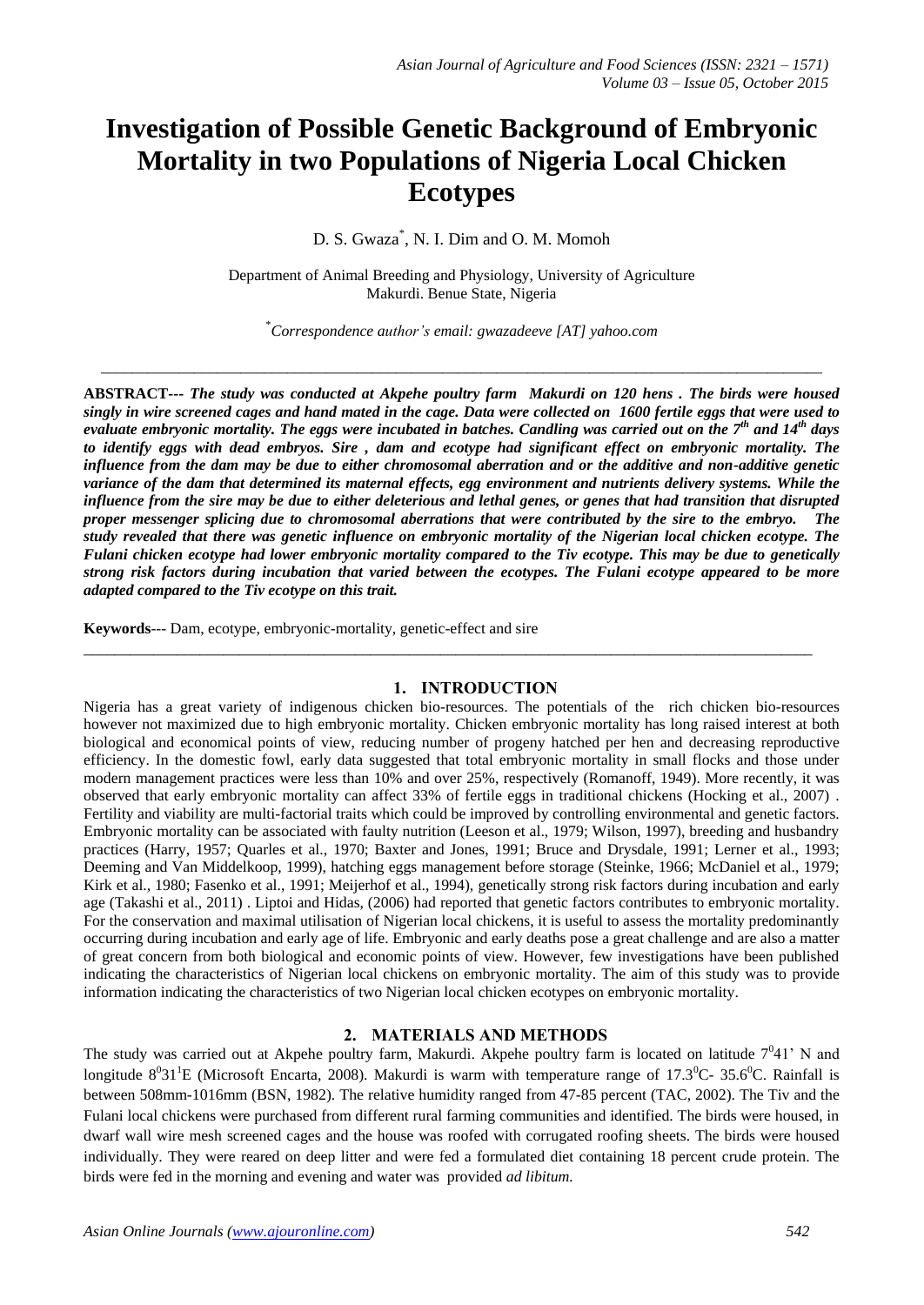# **3. DATA COLLECTION AND ANALYSIS**

A total of 1600 fertile eggs were used to evaluate embryonic mortality. The eggs were incubated in batches. Candling was carried out on the  $7<sup>th</sup>$  and  $14<sup>th</sup>$  days to remove infertile eggs and to identify eggs with dead embryos.

# **4. RESULTS**

## *Effect of dam within the Fulani ecotype on embryonic mortality*

Dam effect within the Fulani ecotype was significant (p<0.05) on embryonic mortality (Table 1). Embryonic mortality due to effect of dam within the Fulani ecotype ranges from 20.03+1.31 to 58.70+12.8 (Table 1). The coefficient of variation and the standard deviation due to the effect of dam within the Fulani ecotype on embryonic mortality were also high (Table 1).

| Dam            | Mean                   | Standard | Standard  | Coefficient | of |
|----------------|------------------------|----------|-----------|-------------|----|
|                |                        | error    | deviation | variation   |    |
| 1              | $37.3^{\circ}$         | 3.39     | 8.96      | 24.13       |    |
| $\overline{c}$ | $31.73^b$              | 2.09     | 3.61      | 11.39       |    |
| $\overline{3}$ | $46.9^\circ$           | 10.9     | 24.3      | 51.84       |    |
| $\overline{4}$ | $31.39^{d}$            | 1.21     | 3.62      | 11.52       |    |
| 5              | $30.58$ <sup>abc</sup> | 4.12     | 13.03     | 42.60       |    |
| 6              | $58.7^\circ$           | 12.8     | 28.6      | 48.74       |    |
| $\overline{7}$ | $20.03^e$              | 1.31     | 2.62      | 11.38       |    |
| 8              | $36.65^{\rm abc}$      | 28.0     | 4.55      | 12.42       |    |
| 9              | $35.67$ <sup>abc</sup> | 2.18     | 3.77      | 10.58       |    |
| 10             | $31.23^f$              | 3.54     | 8.68      | 27.78       |    |
| 11             | 24.80 <sup>f</sup>     | 2.60     | 4.50      | 18.18       |    |
| 12             | $42.23^{ac}$           | 2.44     | 4.23      | 10.02       |    |
| 13             | $41.50^{ab}$           | 2.08     | 4.16      | 10.02       |    |
| 14             | $29.65^{\rm g}$        | 4.38     | 12.40     | 41.82       |    |
| 15             | $41.25^{ac}$           | 3.98     | 12.40     | 41.82       |    |
| 16             | $36.50$ <sup>ac</sup>  | 1.94     | 3.88      | 10.62       |    |
| 17             | $35.80^{\text{ac}}$    | 2.10     | 3.64      | 10.18       |    |
| 18             | $45.75^{\circ}$        | 5.08     | 10.15     | 22.19       |    |
| 19             | 26.07 <sup>gh</sup>    | 3.71     | 9.10      | 34.91       |    |
| 20             | $29.78^{i}$            | 3.24     | 10.76     | 36.12       |    |
| 21             | $42.20$ <sup>acg</sup> | 1.25     | 2.49      | 5.90        |    |
| 22             | $33.65$ <sup>acd</sup> | 1.11     | 2.21      | 6.58        |    |
| 23             | $39.70$ <sup>acg</sup> | 0.45     | 0.78      | 1.97        |    |

Table 1. Effect of dam within the Fulani ecotype on embryonic mortality

a,b,c,d…….i, figures with different superscripts vertically are significantly different at

p<0.05.

# *Effect of dam within the Tiv Ecotype on Embryonic mortality*

The effect of dam within the Tiv ecotype also had significant (p<0.05) effect on embryonic mortality (Table 2). The mean squared embryonic mortality values ranges from  $11.60\pm5.83$  to  $54.70\pm17.70$  (Table 2). The standard deviation and the coefficient of variation due to this effect were high (Table 2).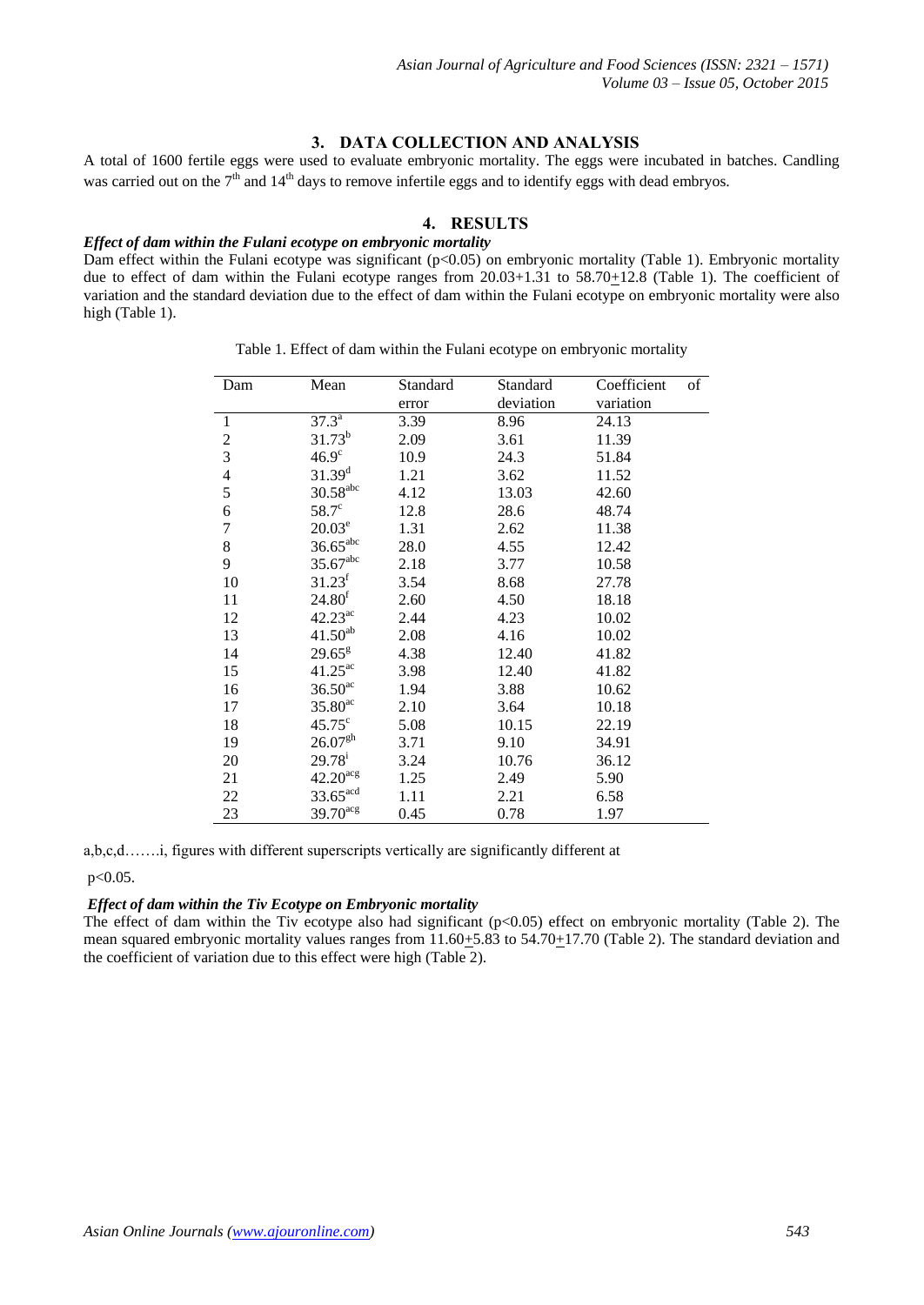| Dam | Embryonic               | Standard error | Standard  | Coefficient<br>of |
|-----|-------------------------|----------------|-----------|-------------------|
|     | Mortality               |                | deviation | variation         |
| 34  | $22.60^{\rm a}$         | 3.71           | 6.43      | 28.44             |
| 35  | $24.20^{b}$             | 4.28           | 7.41      | 30.60             |
| 37  | 11.60 <sup>c</sup>      | 5.83           | 10.10     | 87.03             |
| 38  | 44.0 <sup>d</sup>       | 15.4           | 30.70     | 69.87             |
| 39  | $39.15^{\rm d}$         | 2.40           | 4.80      | 12.25             |
| 40  | 45.99 <sup>d</sup>      | 8.11           | 21.46     | 46.67             |
| 41  | $35.93$ <sup>abcd</sup> | 7.50           | 24.89     | 69.27             |
| 45  | 54.7 <sup>d</sup>       | 17.7           | 30.6      | 56.00             |
| 46  | $24.45$ $\rm ^{abcd}$   | 8.46           | 16.93     | 69.24             |
| 47  | $38.47$ <sup>dc</sup>   | 3.31           | 5.73      | 14.89             |
| 48  | $39.70^{\circ}$         | 2.23           | 4.47      | 11.26             |
| 50  | $37.28^{d}$             | 2.80           | 5.61      | 15.05             |
| 51  | $38.68^{d}$             | 2.40           | 4.80      | 12.41             |
| 52  | $38.35^{\rm d}$         | 2.61           | 5.23      | 13.64             |
| 55  | $40.85^{\rm d}$         | 3.47           | 6.94      | 16.98             |

Table 2. Effect of dam within the Tiv Ecotype on Embryonic mortality

A, b ,c ,d, Figures with different superscripts down the group are significantly different at p<0.05.

# *Effect of dam between the ecotypes on embryonic mortality*

The effect of dam between the ecotypes was significant  $(p<0.05)$  on embryonic mortality (Table 3). The mean squared embryonic mortality values due to dam effect between the ecotypes ranges from 58.77+12.8 to 54.77 +17. 7 upper limit for the Fulani and Tiv ecotype respectively (Table 3). While the lower limit ranges from 11. 60  $\pm$ 5 . 83 to 24.80  $\pm$  2.60 for the Tiv and the Fulani ecotype respectively. Analysis of variance result also indicated that the dam had significant (p<0.05) effect on embryonic mortality (Table 8).

**Table 3.** Effect of dam between the ecotypes on embryonic mortality

| Ecotype                     | Dam | Embryonic mortality | Standard error |
|-----------------------------|-----|---------------------|----------------|
|                             |     | $37.30^a$           | 3.39           |
| $\mathcal{D}_{\mathcal{A}}$ | 34  | $22.60^{b}$         | 3.71           |
|                             | 2   | $31.73^a$           | 2.09           |
| 2                           | 35  | $24.20^{b}$         | 4.28           |
|                             | 3   | 46.9 <sup>a</sup>   | 10.9           |
| $\mathfrak{D}$              | 37  | $11.60^{b}$         | 5.83           |
|                             | 4   | $31.39^{a}$         | 1.21           |
| 2                           | 38  | $44.0^{b}$          | 15.4           |
|                             | 5   | $30.58^{a}$         | 4.12           |
| $\mathfrak{D}$              | 39  | $39.15^{b}$         | 2.40           |
|                             | 6   | $58.7^{\circ}$      | 12.8           |
| 2                           | 40  | $45.99^{b}$         | 8.11           |
|                             | 7   | $20.03^a$           | 1.31           |
| $\mathfrak{D}$              | 41  | $35.93^{b}$         | 7.50           |
|                             | 9   | $36.65^{\rm a}$     | 2.28           |
|                             | 45  | $54.7^{b}$          | 17.7           |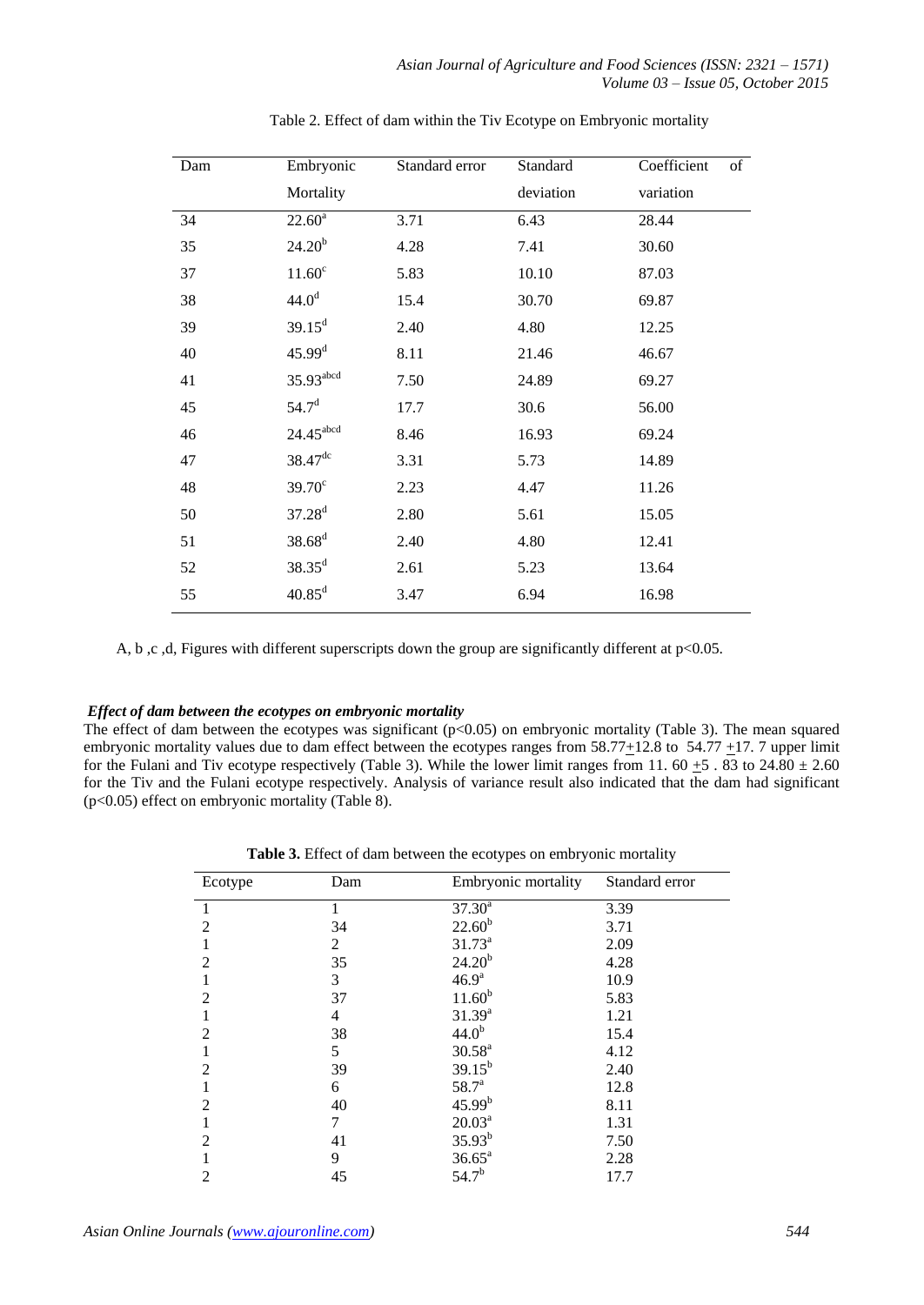| Asian Journal of Agriculture and Food Sciences (ISSN: 2321 – 1571) |                                      |  |  |
|--------------------------------------------------------------------|--------------------------------------|--|--|
|                                                                    | Volume $03$ – Issue 05, October 2015 |  |  |

|                | 10 | $35.67^{\rm a}$    | 2.18 |  |
|----------------|----|--------------------|------|--|
| $\mathfrak{D}$ | 46 | $24.45^{b}$        | 8.46 |  |
|                | 11 | $31.23^a$          | 3.54 |  |
| $\mathfrak{D}$ | 47 | $38.47^b$          | 3.31 |  |
|                | 12 | $24.80^a$          | 2.60 |  |
| $\mathfrak{D}$ | 48 | $39.70^{b}$        | 2.33 |  |
|                | 16 | $42.23^a$          | 2.44 |  |
| $\mathfrak{D}$ | 50 | $37.28^{b}$        | 2.80 |  |
|                | 17 | $41.50^a$          | 2.08 |  |
| $\mathfrak{D}$ | 51 | $38.68^{a}$        | 2.40 |  |
|                | 18 | $29.65^{\text{a}}$ | 4.38 |  |
| $\mathfrak{D}$ | 52 | $38.35^{b}$        | 2.61 |  |
|                | 19 | $41.25^{\circ}$    | 3.98 |  |
| 2              | 55 | $40.85^{b}$        | 3.47 |  |

a,b, Figure with different superscripts in the column are significantly different at (p<0.05).

# *Effect of ecotype on embryonic mortality*

The effect of ecotype was significant  $(p<0.05)$  on embryonic mortality (Table 4). The standard deviation and the coefficient of variation were consistently lower in the Fulani ecotype compared to the Tiv ecotype (Table 4).

| Table 4 : Effect of ecotype on embryonic mortality |  |
|----------------------------------------------------|--|
|----------------------------------------------------|--|

| Ecotype | Embryonic<br>Mortality $(\%)$ | Standard<br>error | Standard<br>deviation | Coefficient<br>variation | of |
|---------|-------------------------------|-------------------|-----------------------|--------------------------|----|
|         | $35.19^{a}$                   | 1.18              | 2.72                  | 36.15                    |    |
|         | $36.64^{b}$                   | 2.54              | 8.12                  | 49.46                    |    |

a, b, Figures within different superscripts down the group are significantly (P<0.05) different

# *Effect of sire on embryonic mortality*

Effect of sire within the Fulani ecotype on embryonic mortality

Mean squared values due to effect of sire within the Fulani ecotype vary extensively. Sire four recorded the highest embryonic mortality which differed significantly from all the others (table 5).

|  |  |  | Table 5 : Least square mean values of effect of sire within the Fulani ecotype on embryonic mortality |  |
|--|--|--|-------------------------------------------------------------------------------------------------------|--|
|  |  |  |                                                                                                       |  |

| Sire                        | Embryonic        | Standard error |
|-----------------------------|------------------|----------------|
|                             | Mortality $(\%)$ |                |
|                             | $36.66^a$        | 2.98           |
| $\mathcal{D}_{\mathcal{L}}$ | $35.98^{a}$      | 2.51           |
| 3                           | $35.00^{b}$      | 3.41           |
|                             | $39.83^c$        | 3.45           |
|                             | $35.25^b$        | 3.19           |

a,b,c,d, Figures with different superscript down the column are significantly (P<.0.05) different.

# *Effect of sire within the Tiv ecotype on embryonic mortality*

Sire effect within the Tiv ecotype on embryonic mortality varied significantly (P<0.05). Sire eight recorded highest embryonic mortality (43.79 $\pm$ 3.55) followed by (40.85 $\pm$ 6.63) and (38.10  $\pm$ 3.89) for sires ten and eleven respectively (Table 6). The least embryonic mortality was recorded by sire seven (26.00+6.63) followed by sire six (28.31+3.25) and  $(34.20\pm4.04)$  for sire ten. All these values differed significantly  $(P<0.05)$  from each other (table 6).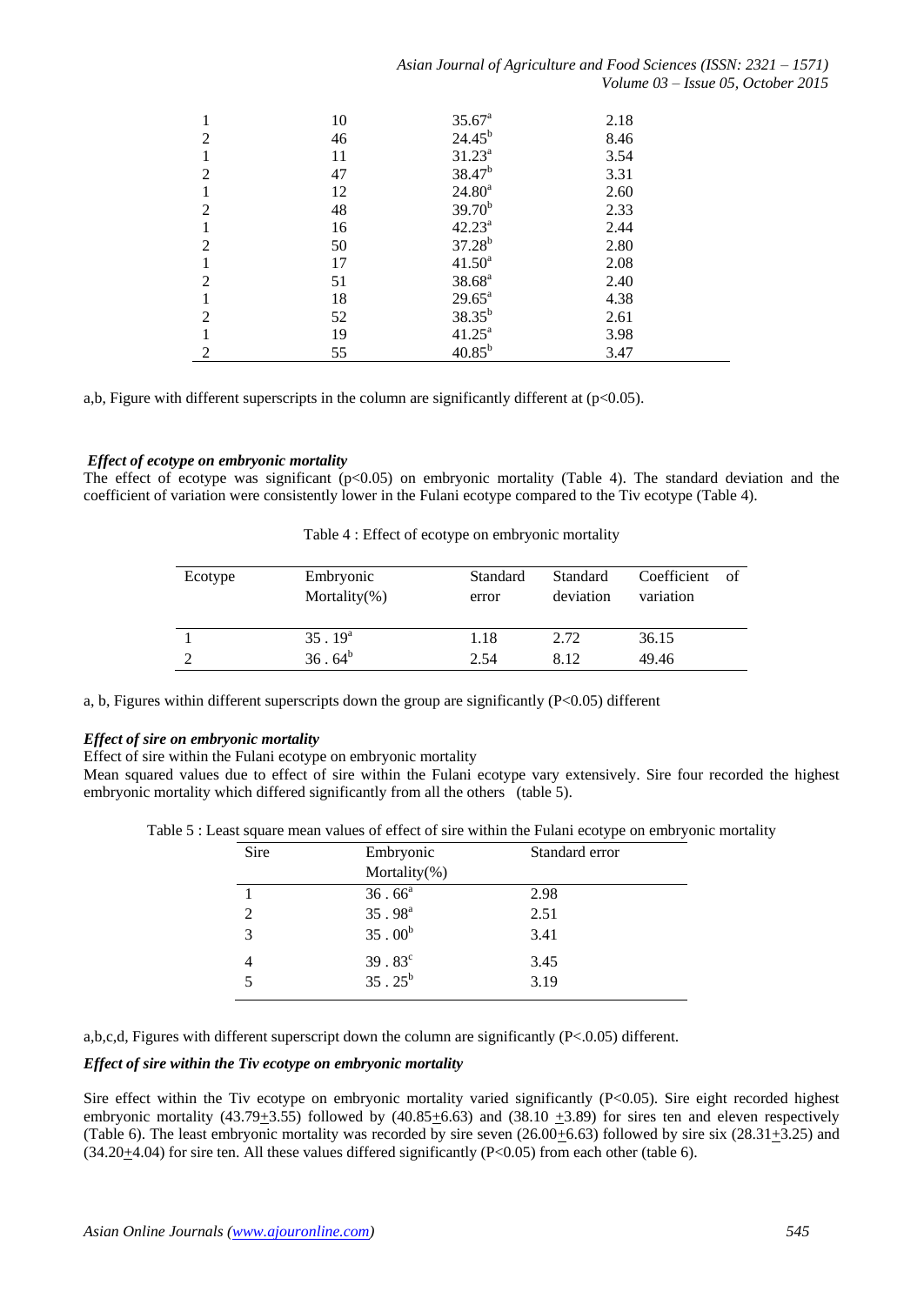| Sire | Embryonic       | Standard error |
|------|-----------------|----------------|
|      | Mortality(%)    |                |
| 6    | $28.31^{a}$     | 3.25           |
| 7    | $26 \cdot 00^b$ | 6.63           |
| 8    | $43.79^c$       | 3.35           |
| 9    | $34.20^d$       | 4.04           |
| 10   | $38.10^e$       | 3.89           |
| 11   | $40.85^{\circ}$ | 6.63           |

Table 6 : Least square means of effect of sire within the Tiv ecotype on embryonic mortality

a,b,c,d,e, Figures with different superscript down the column are significantly (P<.0.05) different.

#### *Effect of sire between the ecotypes on embryonic mortality*

The effect of sire between the ecotype varied significantly  $(p<0.05)$  in all the parameters (Table 7). All the sires between the ecotype differed significantly (p<0.05) in their effect on fertility, hatchability and embryonic mortality (Table 7). Analysis of variance result also indicated that sire had a significant effect on fertility, hatchability and embryonic mortality (Table 8 ).

Table 7 : Mean square values of effects of sire between ecotypes on embryonic mortality

| Ecotype        | Sire | Embryonic mortality | Standard error |
|----------------|------|---------------------|----------------|
|                |      | $36.66^a$           | 2.98           |
| っ              | 6    | $28.31^{b}$         | 3.25           |
|                |      | $35.98^{a}$         | 2.51           |
| っ              |      | 26.00 <sup>b</sup>  | 6.63           |
|                |      | $35.00^a$           | 3.41           |
| っ              |      | $43.79^{b}$         | 3.55           |
|                |      | $39.83^{a}$         | 3.45           |
| $\mathfrak{D}$ | 10   | $34.20^{b}$         | 4.04           |
|                |      | $35.25^{\rm a}$     | 3.19           |
| っ              |      | 8.10 <sup>b</sup>   | 3.89           |

a,b, Figures with different superscript down the column are significantly (P<.0.05) different

| Sources of variation DF SS |     |                         | МS             |  |
|----------------------------|-----|-------------------------|----------------|--|
| <b>Sire</b>                | 38. | 629.763                 | 314.881 1.789* |  |
| Dam                        | 28  | 9426.213 336.650 1.913* |                |  |
| Error                      |     | 24459.295 175.966       |                |  |

| Table 8 : Analysis of variance results on effect of sire and dam on embryonic mortality |  |
|-----------------------------------------------------------------------------------------|--|
|-----------------------------------------------------------------------------------------|--|

\*Significantat(p<0.05)

# **5. DISCUSSION**

## *Effect of dam on embryonic mortality*

Significant effect of dam on embryonic mortality within and between the ecotypes indicated that,

either the additive genetic variance of the dam and or the genetic potentials of the dam that determined its maternal effects, egg environment and nutrients delivery systems influenced embryonic mortality. The high variation between dams within ecotype on embryonic mortality as shown by high standard deviation and coefficient of variation indicated that there were differences between dams on their effect on embryonic mortality. Since dams were exposed to common environment, its worthy to infer that, observed differences were due to possible different genetic influence arising from genetic differences between the dams. Genetic influence on embryonic mortalities may be due to chromosomal aberrations and lethal genes; which may vary depending on the cytological process during meiosis, the type and extent of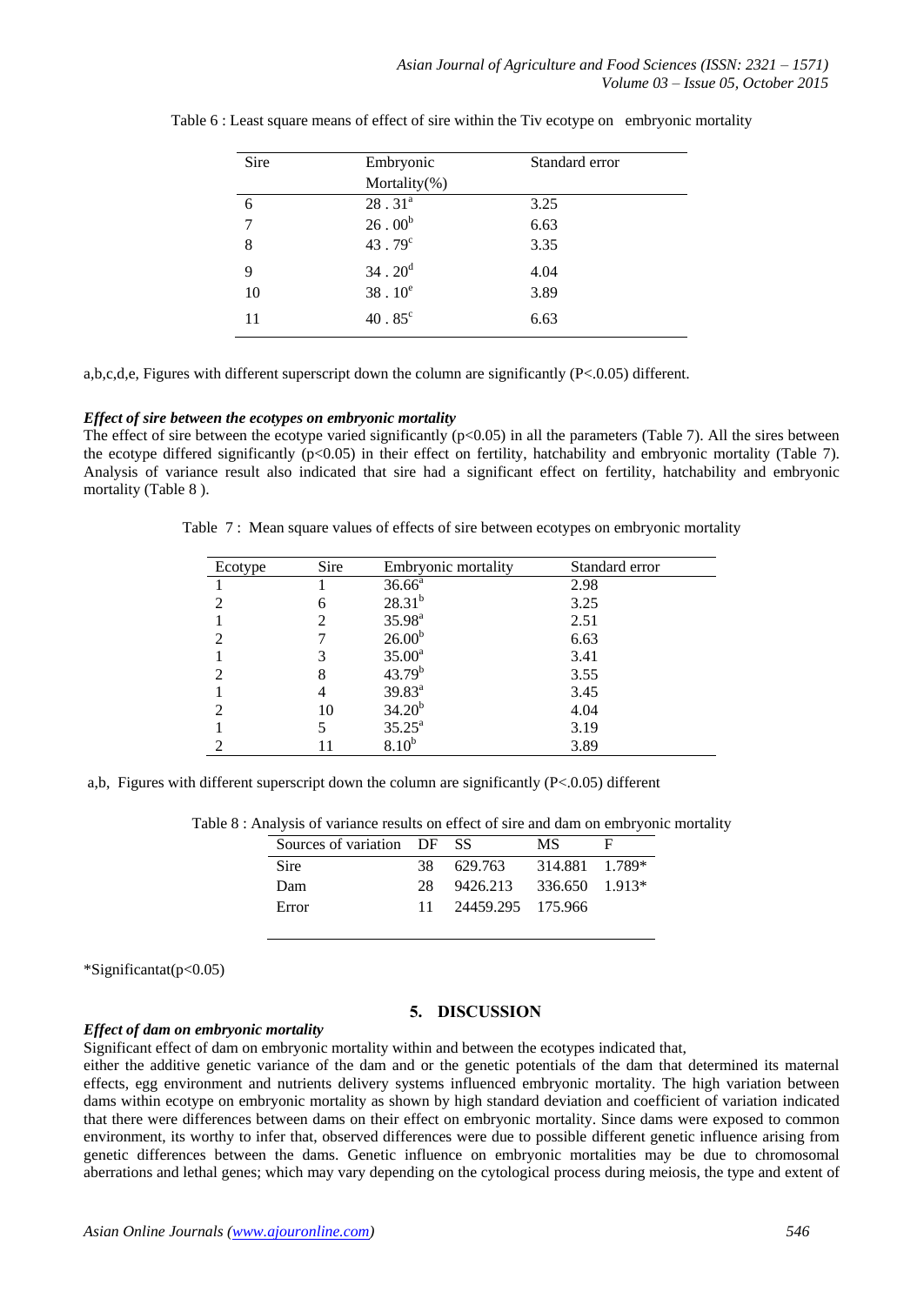the chromosomal aberration and the possible degree of looping to enhance point by point pairing. This cytological processes during meiotic cell division though identical from genotype to genotype, the chromosomes involved differ ,the type of chromosomal aberration created may also differ from one genotype to another, the degree of looping of aberrated chromosomes in order to pair point by point with normal chromosome may also vary. The degree of the genetic information lost due to chromosomal aberration may also vary from one genotype to another. The totality of these would create in the population deleterious and lethal genes. A good proportion of embryonic mortality to a large extent in the population may be due to these genetic abnormalities and the frequencies of deleterious and lethal genes created in the population. This indicated possible genetic background on embryonic mortality. Lipoi and Hidas (2006) made similar observation. The viability of the embryo during incubation, the internal and external egg environment was affected by the genes contributed by the dam, and also common permanent and temporal environmental effect dictated by the dams genotype . There were thus dams in these populations with inferior and superior additive and non-additive genetic variances that could be selected for genetic improvement of these traits. The observed significant differences within and between the ecotypes due to dam effect on embryonic mortality was also expected. Embryonic mortality is a function of the genotype of the embryo that depended part by the genes received from the dam; and the egg environment which depended solely on the dam.

There also appeared to exist higher variation within dams of the Tiv ecotype compared to dams of the Fulani ecotype on embryonic mortality. This may be due to genetically strong risk factors during incubation that varied between dams between ecotypes. The Fulani ectype appeared to be more adapted compared to the Tiv ecotype on this trait. Takashi et al., (2011) also reported the expression of genetically strong risk factors in native Japanese chicken breeds.

# *Effect of hereditary maternal nutrients delivery deficiency*

Significant effect of dam on embryonic mortality within and between the ecotypes could also be related to, either the additive genetic variance of the dam and or the genetic potentials of the dam that determined the nutrients delivery systems of the dam. The maternal nutrient delivery systems required for the formation of such nutritional complete eggs adoptedly evolved in stages from those needed for shell and the complexity and efficiency of oogenesis and embryogenesis (Harold and White, 1996) . It has also been reported that hereditary riboflavin deficiency from hens could cause embryonic mortality due to mutation. Harold and White ,(1996) observed that the mutation blocked the formation of a riboflavin-binding protein (RfBP), a normal component of egg yolk and egg white produced , respectively by hen liver and oviduct in response to ostrogen (Winter et at.,(1967). Maclachlan et at. (1993) showed that the defects in " riboflavinuria " is a G to A transition that disrupts proper messenger splicing. The observed improperly spliced messenger RNAs encode truncated non-functional forms of RfBP (Maclachlan et al.,(1994). Harold and White ,( 1996) reported that strains of single-comb white leghorn hens, which are genetically unable to produce RfBP , lays egg containing insufficient riboflavin to sustain embryogenesis beyond 13 to 14 days of incubation. And concluded that embryos in these eggs grow normally until the day of death due to this genetic deficiency. This of course would also vary from dam to dam depending on the genetic inferiority or superiority of the dam and the ecotype on the trait.

# *Effect of egg characteristics and quality*

Significant effect of dam on embryonic mortality within and between the ecotypes could also be related to, either the additive genetic variance of the dam and or the genetic potentials of the dam that determined egg characteristics and quality. Egg weight determined nutrients sufficiency available to the embryo. Dams with lower egg weight than normal may not be able to provide sufficient nutritional support for the developing embryo thereby recording embryonic mortality. Egg weight is a dams traits determined by the additive, non-additive genetic variance and common maternal effect of the dam. It is also expected to vary from dam to dam , also varying with it the nutrient support (sufficiency or deficiency) available to the developing embryo. Sewalem and Wilhelmson, (1999) also reported significant effect of egg weight on embryonic mortality. Egg yolk albumin ratio had been reported to vary with egg weight, egg size and these are determined by the ecotype and the dams genetic inferiority or superiority on the trait. The contribution of egg yolk albumin ratio to embryonic mortality is expected to vary from dam to dam as observed. Hartmann et al . (2002) and Machal et al.(1992) also reported effect of egg yolk albumin ratio on embryonic mortality . The occurrence of double yolk in an egg is another dam genetic abnormality that influences embryonic mortality. Fasenko et al. (2000) also reported similar observation.

### *Genetically determined metabolism*

Genetically determined metabolism of the parents and genetic homeostasis, the phenomenon of super-dominance,the manifestation of some genes inducing certain abnormalities of the metabolism, or other factors determining some other property, which to some extent modifies embryo viability.It is possible that all these factors may interact in their effect on embryonic mortality. Ladislav et al. (2003) reported that genetically determined metabolism of parents determine egg quality that may or may not support embryogenesis.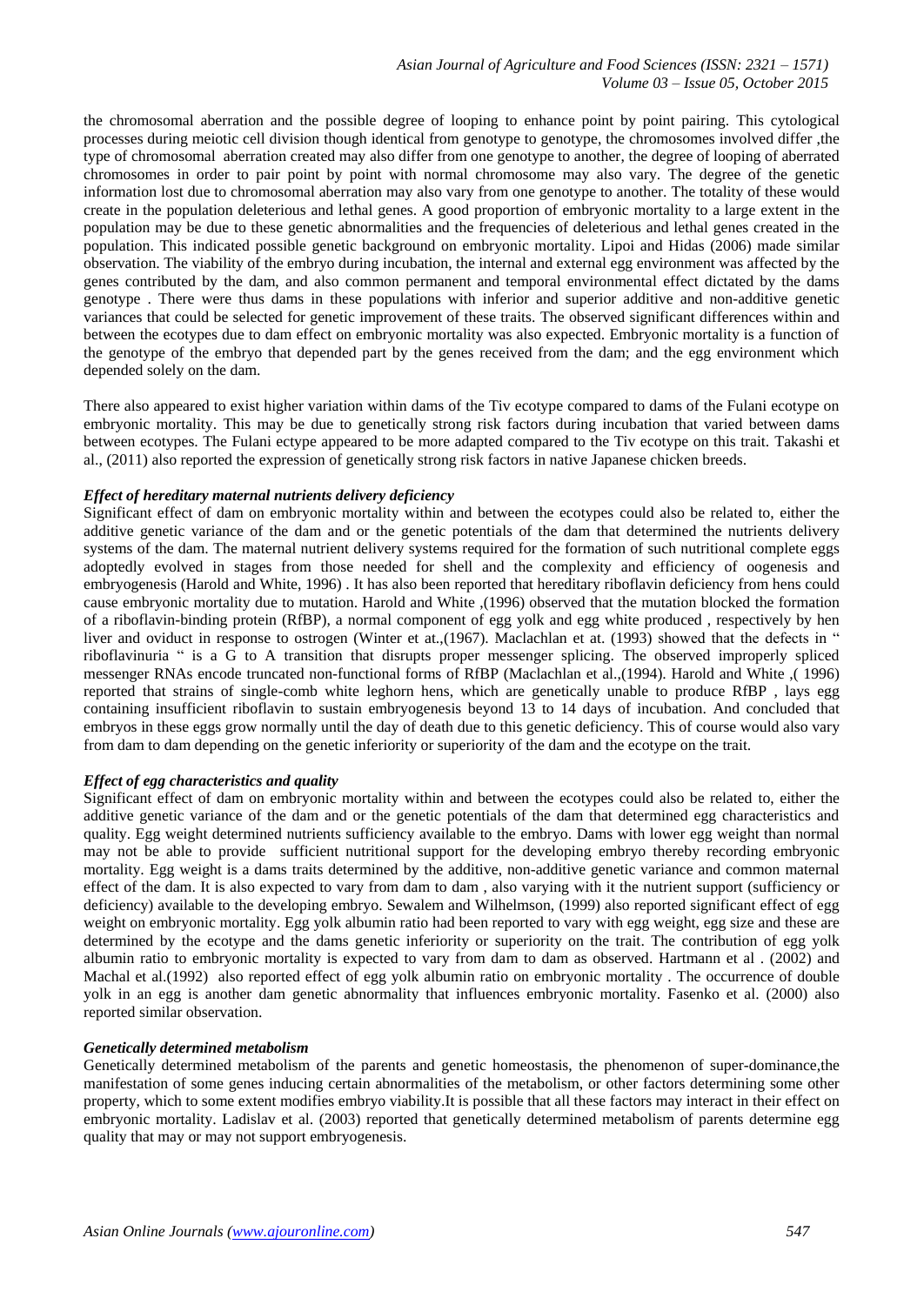# *Effect of ecotype*

The significant effect of ecotype on embryonic mortality may also be due to the additive and non- additive genetic differences that existed between the ecotypes. Ladislav et al. (2003) also reported significant effect of breeds on embryonic mortality in three lines of laying strains during incubation. The author observed that breed and line had relatively marked effect on incidence and distribution of embryonic mortality. The Fulani ecotype had lower embryonic mortality compared to the Tiv ecotype. This may be due to genetically strong risk factors during incubation that varied between dams between ecotypes. The Fulani ectype appeared to be more adapted compared to the Tiv ecotype on this trait.

# *Effect of sire*

The significant effect of sire on embryonic mortality could be because embryonic survival is a function of its genotype. The sire also contributes her genes to the embryo genotype. It is possible that the genes contributed by the sire to the embryo were either deleterious and lethal or had transition that disrupts proper messenger splicing due to chromosomal aberrations. This indicates that embryonic mortality had a genetic background. Lipoi and Hidas (2006) reported similar observations. The significant  $(P<0.05)$  differences that existed between the sires within the ecotype indicated that there was a genetic background on embryonic mortality that was affected by the variation in the additive genetic differences between the sires used in the study. Thus selecting superior sires for mating will improve these traits. Lariviere et al. (2009) reported significant effect of sire on embryonic mortality. The authors also reported heritability and genetic correlation estimates from sire variance components on embryonic mortalities at different stages of development, and concluded that the different stages of embryonic mortality during embryo development are distinct traits as reflected by the different heritability values (Beautmont et al.,1997). Variation in genetic parameter estimates from sire variance components due to breed was also reported by Lariviere et al. (2009).

# *Possible genetic background on embryonic mortality of Nigeria local chicken ecotypes*

The significant (P<0.05) differences that existed between the sires within the ecotype indicated that there was a genetic background on embryonic mortality that was affected by the variation in the additive genetic differences between the sires used in the study. The significant effect of ecotype on embryonic mortality may also be due to the additive and nonadditive genetic differences that existed between the ecotypes. Significant effect of dam on embryonic mortality within and between the ecotypes indicated that, either the additive genetic variance of the dam and or the genetic potentials of the dam that determined its maternal effects, egg environment and nutrients delivery systems influenced embryonic mortality. The high variation between dams within ecotype on embryonic mortality as shown by high standard deviation and coefficient of variation indicated that there were genetic differences between dams on their effect on embryonic mortality. Tatsuhiko et al. (2011) also reported that genetic factors are predominant during embryonic death in native Japanese chicken breeds. Beaumont et al. (1999) also reported significant influence on embryonic mortality. Lariviere et al. (2009) also reported the genetic influence on embryonic mortality of traditional chicken breed.

# **6. CONCLUSION**

The study revealed that there was genetic influence on embryonic mortality of the Nigerian local chicken ecotypes. The influence from the dam may be related to effect of deleterious and lethal genes due to chromosomal aberration and or the additive and non-additive genetic variance of the dam that determined its maternal effects, egg environment and nutrients delivery systems. While the influence from the sire may be due to either deleterious and lethal genes, or genes that had transition that disrupts proper messenger splicing due to chromosomal aberrations that were contributed by the sire to the embryo. The Fulani chicken ecotype had lower embryonic mortality compared to the Tiv ecotype. This may be due to genetically strong risk factors during incubation that varied between ecotypes. The Fulani ecotype appeared to be more adapted compared to the Tiv ecotype on this trait.

# **7. REFERENCES**

- Baxter, C. and R.C. Jones, 1991. Egg Hygiene: Microbial Contamination, Significance and Control. In: Avian Incubation, Tullet, S.G. (Ed.). Butterworth-Heinemann, London, pp: 269-276.
- Beaumont, C., N. Millet, E. Le Bihan-Duval, A. Kipi and V. Dupuy, 1997. Genetic parameters of survival to the different stages of embryonic death in laying hens. Poult. Sci., 76: 1193-1196.
- Brah, G.S., J.S. Sandhu and M.L. Chaudhary, 1991. Heritability estimates of components of incubation mortality in white leghorns. Br. Poult. Sci., 32: 871-874.
- Bruce, J. and E.M. Drysdale, 1991. A Review on Egg Hygiene: Routes of Infection. In: Bacterial Contamination is a Contributory Factor to Reduced Hatch, Tullet, S.G. (Ed.). Butterworth-Heinemann,London,pp:257-267.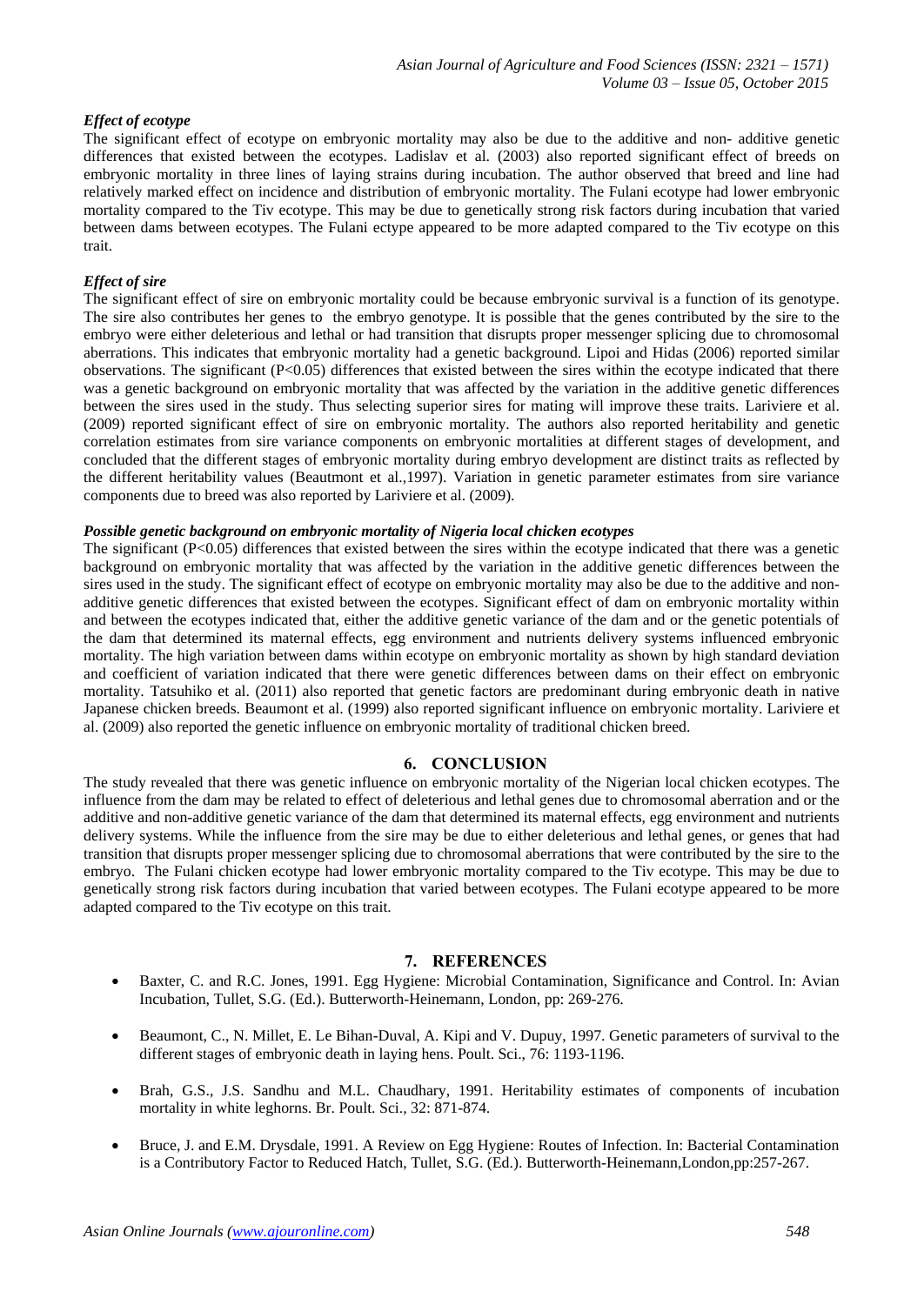- BSN (Benue State Government) (1982) garzette
- Deeming, D.C. and J.H. van Middelkoop, 1999. Effect of strain and flock age on fertility and early embryonic mortality of broiler breeder eggs. Br. Poult. Sci., 40: 22-23.
- Dempster, E.R. and I.M. Lerner, 1950. Heritability of threshold characters. Genetics, 35: 212-236.
- Fasenko, G.M., F.E. Robinson, J.G. Armstrong, J.S. Church, R.T. Hardin and J.N. Petitte, 1991. Variability in pre-incubation embryo development in domestic fowl. 1. Effects of nest holding time and method of egg storage. Poult. Sci., 70: 1876-1881.
- Hagger, C., D. Steiger-Stafl and C. Marguerat, 1986. Embryonic mortality in chicken eggs as influenced by egg weight and inbreeding. Poult. Sci., 65: 812-814.
- Harold, B. and White, I. (1996). Sudden death of chicken embryos with hereditary riboflavin deficiency. Journal of Nutrition. Pages 13035-15075.
- Harry, E.G., 1957. The effect of embryonic and chick mortality of yolk contamination with bacteria from the hen. Vet. Record, 69: 110-120.
- Hocking, P.M., G.W. Robertson and D. Teverson, 2007. Fertility and early embryonic mortality in traditional breeds of chickens in the UK. Proceedings of the 5th European Poultry Genetic Symposium,September26- 28,2007,Braedstrup,Denmark,pp:108-.
- Kirk, S. Emmans, G. C., McDonald, R. and Arnot, D . (1980) Factors affecting the hatchability of eggs from broiler breeders. Br. Poult. Sci., 21: 37-53
- Ladislav, M., Marek, Z., Stanislav, J. and Zuzana, M. (2003).The process of embryonic mortality in seven initial laying strains during incubation. Arch. Tierz. Dummerstorf 46 : 5, 483-489.
- Lariviere, J. M., Michaux, C. and Leroy, P. (2009). Genetic parameters of embryonic viability traits in a traditional chicken breed. International journal of poultry Science 8 (12) 1183-1188
- Lerner, S.P., N. French, D. McIntyre and C. Baxter-Jones, 1993. Age-related changes in egg production, fertility, embryonic mortality and hatchability in commercial Turkey flocks. Poult. Sci.,72:1025-1039.
- Leeson, S., S.B. Reinhart and J.D. Summers, 1979. Response of White Leghorn and Rhode Island Red breeder hens to dietary deficiencies of synthetic vitamins. 2. Embryo mortality and hens to dietary deficiencies of synthetic vitamins. 2. Embryo mortality and abnormalities.Can.J.Anim.Sci.,59:569-575.
- Liljedahl, L.E., N. Kolstad, P. Sorensen and K. Maijala, 1979. Scandinavian selection and crossbreeding experiment with laying hens. Acta Agric. Scand., 29: 273-286.
- Liptoi, K. and A. Hidas, 2006. Investigations of possible genetic background of early embryonic mortalityinpoultry.World`sPoult.Sci.J.,62:326-337.
- Maclachlan, I., Nimpf, J., White H. B. and Schneidr, W. J. (1993). Riboflavin in the rd chicken: 5' splice site mutation in the gene for riboflavin-binding protein. J. Biol. Chem. 269: 23222-23226.
- Maclachlan, I., Nimpf, J. and Schneidr, W. J. (1993). Avian riboflavin-binding protein binds to lipoprotein receptors in association with vitellogenin. J. Biol. Chem. 269: 24127 - 24132.
- Mayes, F.J. and M.A. Takeballi, 1984. Storage of eggs of the fowl (Gallus domesticus) before incubation: A review. World`s Poult. Sci. J., 40: 131-140.
- McDaniel, G.R., D.A.Sr. Roland and M.A. Coleman, 1979. The effect of egg shell quality on hatchability and embryonic mortality. Poult. Sci., 58: 10-13.
- Meijerhof, R., J.P.T.M. Noordhuizen and F.R. Leenstra, 1994. Influence of pre-incubation treatment on hatching results of broiler breeder eggs produced at 37 and 59 weeks of age. Br. Poult. Sci., 35: 249-257.